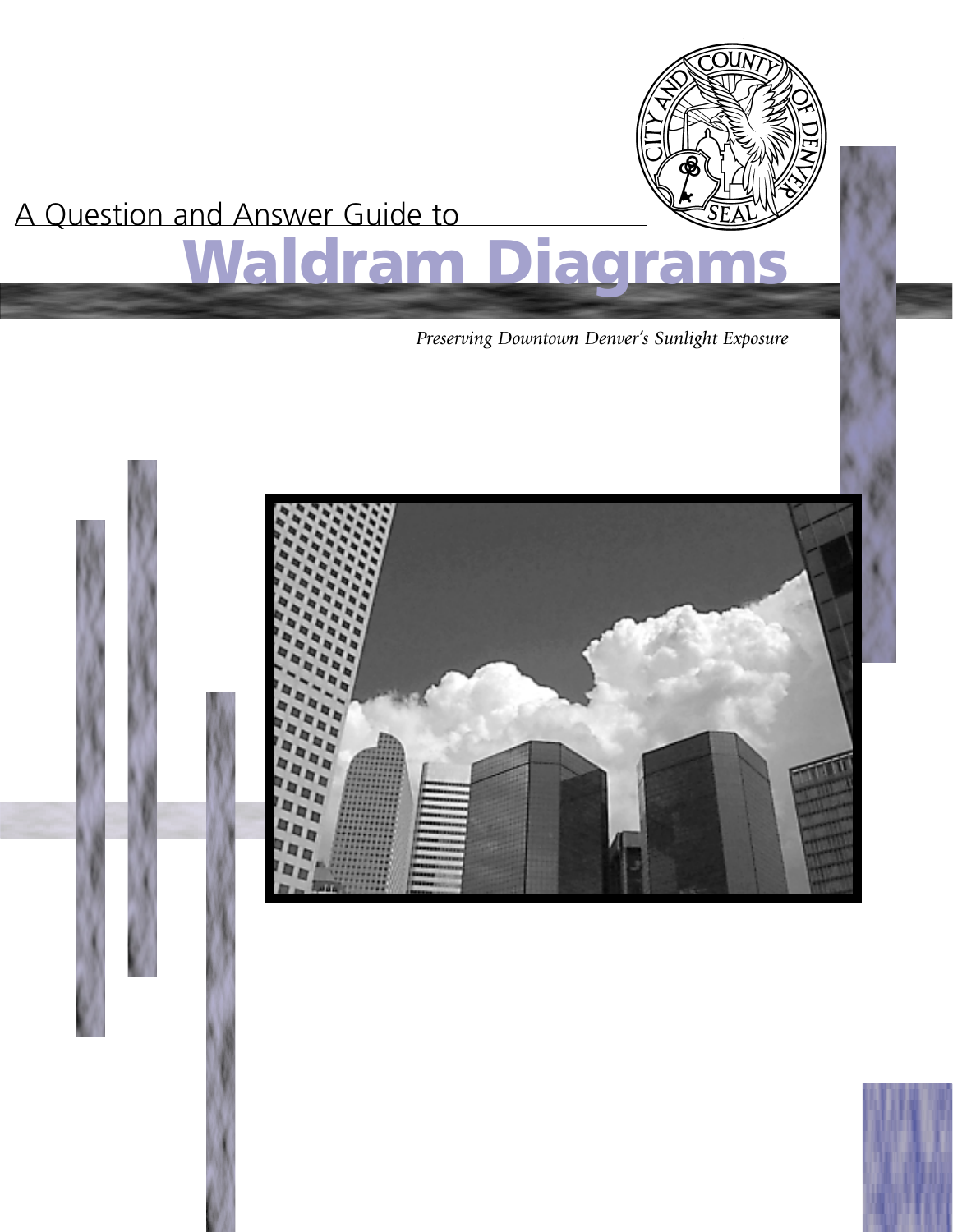#### **Q: What's a Waldram diagram and why do I need one?**

**A:** A Waldram diagram is used to calculate the percentage of sky exposure that a building's profile allows through to the street below. You need one because the City and County of Denver requires that any new construction on over 15,000 square feet of site area allow at least 15% sky exposure.

#### **Q: How does a Waldram diagram work?**

**A:** Imagine a fish eye lens placed in the center of the street, looking up at your building. That's the sort of projected view that you get with a Waldram diagram.

The diagram shows the skyline of the property divided into 100 units. The projected outline of the building is shaded. All the remaining unshaded area is added together to yeild the percentage of sky exposure.

#### **Q: How do you make one?**

**A:** Just follow the step by step instructions outlined in this guide. It's as easy as plotting a simple graph.

First, of course, you'll need all of the accurate measurements pertaining to your building, including its distance from the center of the street. Downtown right of way widths are typically 80' but should be verified. This is important because all of the measurements for a Waldram diagram are calculated from the center point of the street. Thus, stepping a building back from the street or creating a narrower profile can let more sky show through, and this will be represented on the diagram. See **Figure 1** for the type of measurements you'll need.

Start with the point where the center line of the street and the center line of the site intersect. In plan draw a straight line to each sky obstructing point of the building. Find out at what angle to the center line each straight line is (**Figure 2**). You will also need to calculate these angles in section (**Figure 3**), from the center of the street to the building's sky obstructing height points. These angles will dictate the outline of your building on a Waldram diagram. Notice that the non-sky obstructing building edges, such as the second "step" on the building's facade, though architecturaly prominent, are not measured.

To create the diagram begin with a circle. One half of the circle will represent that half of the sky that is potentially visible from the street looking toward the project. The circle's circumference represents the horizon, and the center point is directly over head. The diagram, from horizon to overhead, is divided into ten segments of 9° each, for a total of 90º. The width of the horizon depends on the width of the project site as calculated in degrees from the point where the center line of the street and the center line of the site intersect. It will always be less than 180º. The width of the horizon is also divided into ten equal segments. The example diagrams show horizons for typical Denver full block dimensions: 73.26º for a 266' block face, and 78.69º for a 400' block face (**Figures 6 & 7**). If your site is less than a full block face, the angles will be less.







**Figure 2**

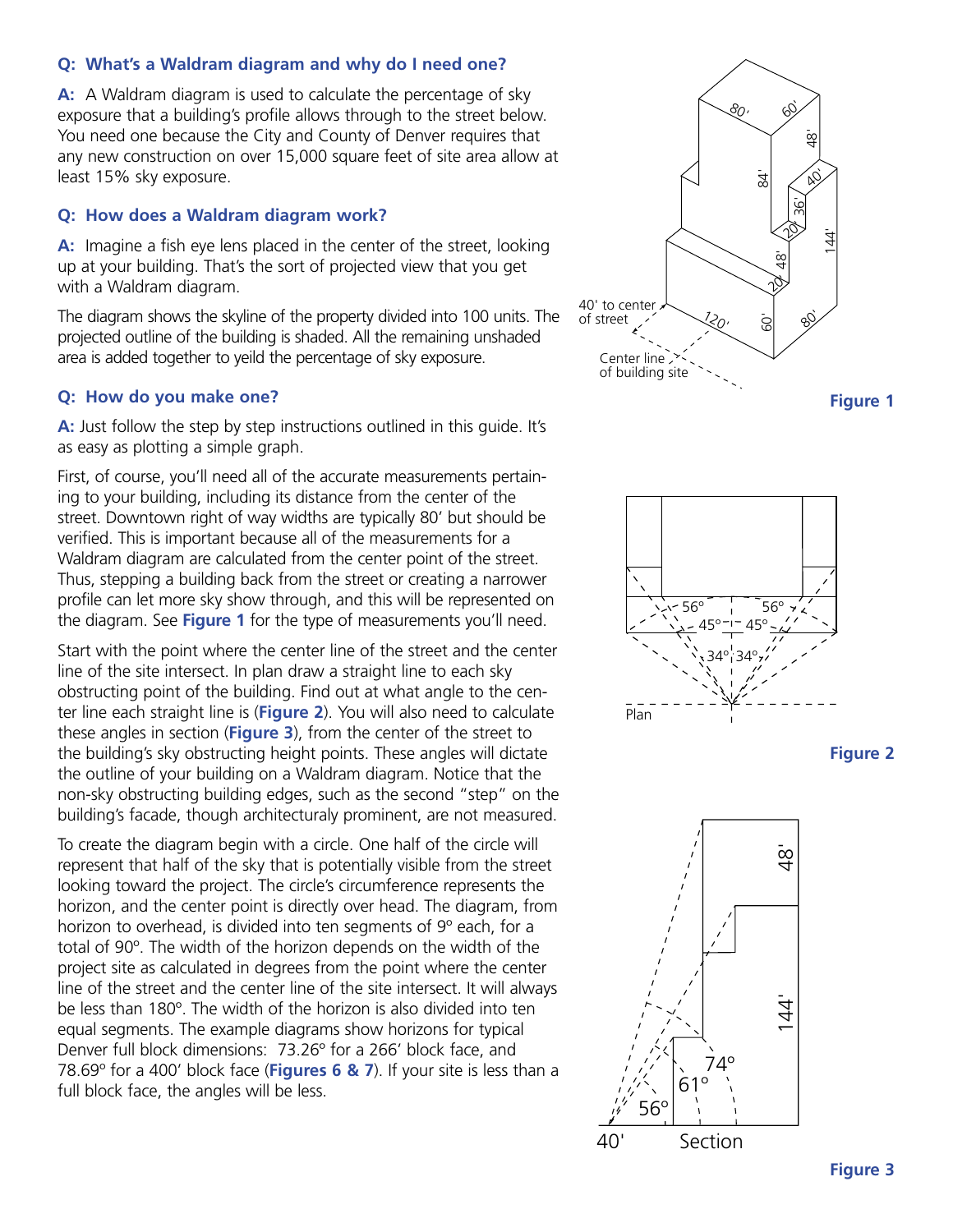



Once you've finished calculating these angles, you're ready to plot the points on your Waldram diagram. This is a simple process that is similar to plotting a graph.

To plot each point, find both the plan and section angles of each sky obstructing point on your building, as determined in **Figure 2** and **Figure 3**. In this case, we'll plot the topmost point of our example building.

The plan angle (**Figure 2**) has its points plotted along the horizontal axis. In this case, the angle from the center point of the street to the corners of this part of the building is 34º.

Similarly, we plot the section (height) angle (**Figure 3**) along the vertical axis, each curved line representing a 10º segment, counting down from 90º at the center of the circle. In the case of our building, the angle of the topmost point measures 74º.

Find out the height and width angles for each of your sky obstructing points. Then, go to the Waldram diagram and place a point at each set of coordinates, as in **Figure 4.** Then, it's a simple matter of connecting the points and shading in the resulting building shape. Count up the remaining white units to get your percentage of sky exposure.

**NOTE:** DO NOT count the large white areas above 90º and on either side of the maximum angle marked—for instance, 73.26º for a 266' block face, or 78.69º for a 400' block face—in calculating your daylight exposure percentage.

If your site is a full block face, you may use the two templates on the back of this advisory to produce your own base diagram as described above.

**Figure 5**